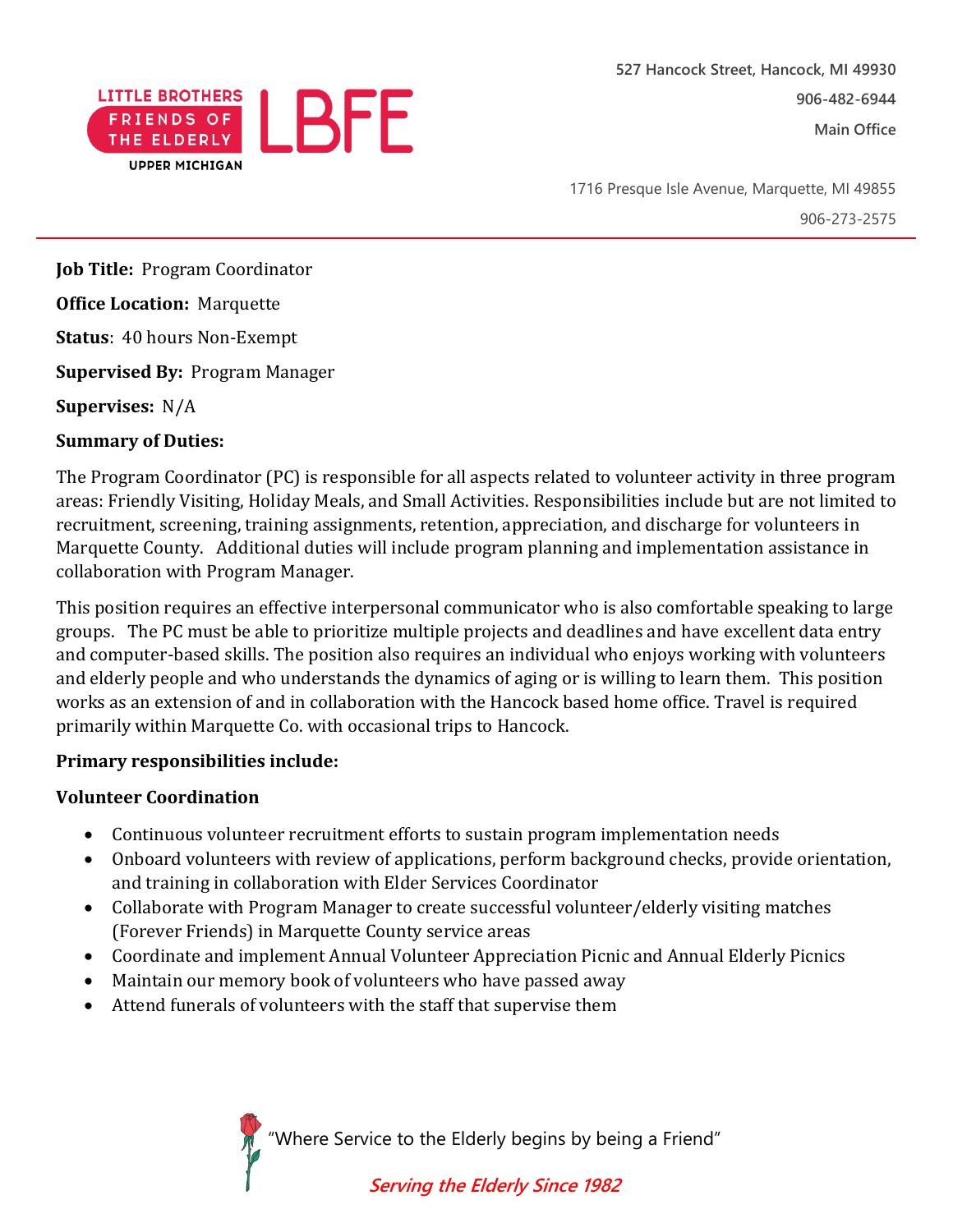# **Program Coordination**

- Visit elderly Forever Friends as needed to create friendships
- Participate in inquiries of potential Forever Friends
- Carryout supportive tasks for Holiday Meals and Small Activities
- Integration of LBFE mission throughout all activities
- Become food safety certified

## **Public Relations Coordination**

- In collaboration with Program Manager develop, implement, and evaluate a work plan for volunteer recruitment and coordination in Marquette County
- The work plan will include involvement of volunteers, distribution of informational materials, social media and traditional media, and community based promotional events presentations
- Contribute content to the program newsletters

# **Database Coordination**

- Input all volunteer data, including but not limited to, adding new volunteers, updating volunteer profiles, assigning volunteers, and recording volunteer hours
- Provide database training to volunteers
- Compile and submit quarterly reports on volunteer engagement and small activities per Program Director criteria

## **Preferred Qualifications**

- Bachelor's degree or equivalent combination of education and experience in Human Services field.
- Excellent project management and organizational skills.
- Experienced in volunteer recruitment, coordination, and retention
- Knowledge base regarding the dynamics of aging
- Professional demeanor with great work ethic
- Excellent communication skills
- A team player who also works well in a self-directed environment
- Competency with computer-based skills

## **Special Requirements**

- Possession of valid State of Michigan Driver's License.
- Work 2 of the 3 Holiday Meal programs (Easter, Thanksgiving, and Christmas).
- Participate in the organization's annual fundraiser
- Participate on LBFE Volunteer and Marketing Committees
- Perform other duties as assigned by the Program Manager

"Where Service to the Elderly begins by being a Friend"

# **Serving the Elderly Since 1982**